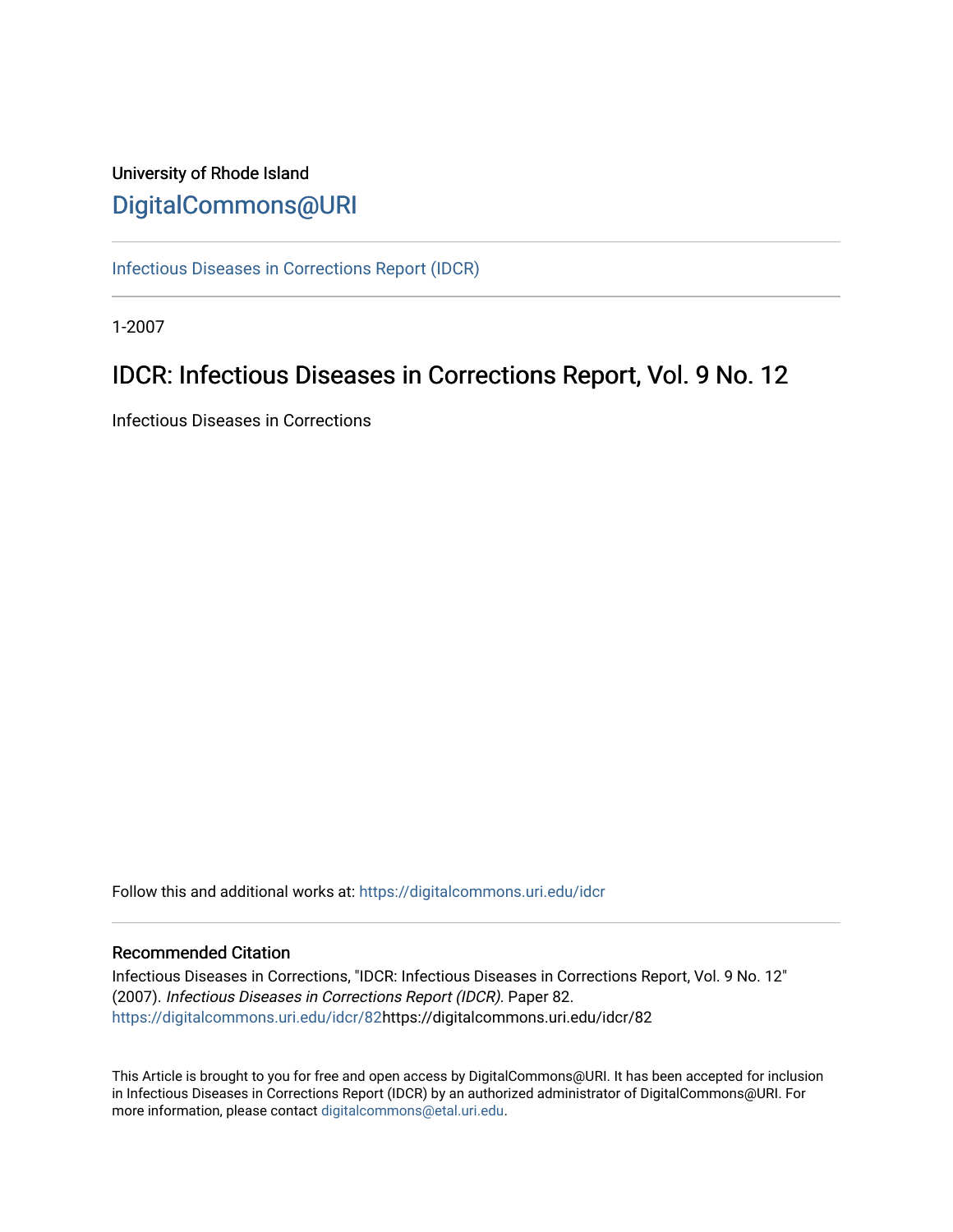



#### **FORMERLY HEPP Report**

January 2007 Vol. 9, Issue 12

# **ABOUT IDCR**

*IDCR, a forum for correctional problem solving, targets correctional physicians, nurses, administrators, outreach workers, and case managers. Published monthly and distributed by email and fax, IDCR provides up-to-the moment information on HIV/AIDS, hepatitis, and other infectious diseases, as well as efficient ways to administer treatment in the correctional environment. Continuing Medical Education credits are provided by Medical Education Collaborative (MEC). This activity is jointly sponsored by IDCR and Medical Education Collaborative (MEC). IDCR is distributed to all members of the Society of Correctional Physicians (SCP) within the SCP publication, CorrDocs (www.corrdocs.org).*

*IDCR and AAHIVM have united to improve the quality of health care delivery in the nation's correctional facilities by leveraging the knowledge, experience and resources of two diverse and accomplished groups of HIV and correctional health care experts.* 

**EXECUTIVE EDITOR Anne S. De Groot, MD** *Associate Professor of Medicine (Adjunct) Brown Medical School*

> **CHIEF EDITOR David A. Wohl, MD** *Associate Professor of Medicine University of North Carolina AIDS Clinical Research Unit*

**DEPUTY EDITORS Joseph Bick, MD** *Chief Medical Officer, California Medical Facility, California Department of Corrections*

> **Renee Ridzon, MD** *Consultant*

### **SUPPORTERS**

*IDCR is grateful for the support of the following companies through unrestricted educational grants:*

*Major Support: Abbott Laboratories and Roche Pharmaceuticals.* 

> *Sustaining: Gilead Sciences, Inc., GlaxoSmithKline, Merck & Co., Inc., Tibotec Therapeutics*

## **THE MYTHOLOGY OF THE DOWN LOW: A CRITICAL EXPLORATION OF BLACK MEN WHO HAVE SEX WITH MEN AND HIV TRANSMISSION**

**JOINTLY SPONSORED BY MEDICAL EDUCATION COLLABORATIVE, INC.**

**Lisa Hightow-Weidman, MD, MPH** 

Clinical Assistant Professor of Medicine Division of Infectious Diseases School of Medicine University of North Carolina at Chapel Hill Speakers Bureau: Gilead, Tibotec, Abbott

#### **Justin Smith, BA**

Project Coordinator Division of Infectious Diseases School of Medicine University of North Carolina at Chapel Hill

**Disclosures:** Nothing to disclose

#### **Defining the "Down Low"**

Dialogue focused on the "down low" (DL) has been a dominant feature of conversations about black men and HIV/AIDS in both HIV prevention circles and the popular press. The term down low is used most often to refer to black men who are involved in relationships with women but who also have sex with other men, and do not inform their female partners about their same sex encounters. Certainly, male bisexual behavior is not new, but the ways in which it has been discussed has led many to believe that it constitutes a public health emergency due to the belief that DL black men serve as the primary HIV transmission "bridge" to black women. DL men are perceived within some communities as the sole reason for the high rates of HIV among black women. Although a primary thesis of the bestselling book that launched discussion of the DL into to the mainstream media, $1$  the evidence culled from the public health literature does not bear this out. There is limited research that focuses exclusively on the experiences of black men who have sex with men (MSM) relating to HIV prevention generally, and even fewer that critically examine the DL. The research literature presents a more nuanced view of the dynamics of black MSM behavior than the popular media, but HIV prevention for black MSM requires a more detailed investigation. In media depictions, DL men have been described as secretive and, because they do not perceive themselves to be at risk for HIV infection, not amenable to standard HIV prevention messages.<sup>2-5</sup>

Further, discussions about the DL generally rest upon four major myths: all DL men are HIV positive; all black MSM are on the DL; the DL can only be applied to black men; and lastly, that DL men are entirely responsible for the rising rates of HIV among black women. Our discussion will center on exploring each of these problematic assumptions. Given the disproportionate rates of both HIV and incarceration among black men, awareness of this issue and the perceptions surrounding the DL are of importance to correctional staff engaged in health care, HIV prevention and community reintegration.

#### **Myth #1: All down low men are HIV-positive**

Despite decreased rates of new cases of HIV among MSM following the 1980s, there is evidence for increasing unsafe behavior and HIV transmission among MSM, especially young MSM.6-8 MSM continue to constitute the largest number of HIV/AIDS patients in the United States, and black MSM are disproportionately affected by this epidemic nationwide.<sup>9</sup> Studies that report the HIV disparity among black MSM, however, are not studies of DL men and should not be confused as such. Much of the discussion about the DL is fueled by a belief that DL men place their female sex partners at high risk for HIV infection. However, this would only be true if most or all DL men were infected with HIV. While a recent study estimates HIV prevalence rates as high as 46% for black MSM,<sup>10</sup> this study did not specifically examine whether these men reported unprotected sex with females. The *Young Men's Study* - a cross-sectional survey conducted during 1994-2000 of men aged 15-29 years who attended MSMidentified venues in six U.S. metropolitan areas (Baltimore, Maryland; Dallas, Texas; Los Angeles, California; Miami, Florida; New York; and Seattle, Washington) - found that com-

#### *Continued on page 3*

## **WHAT'S INSIDE**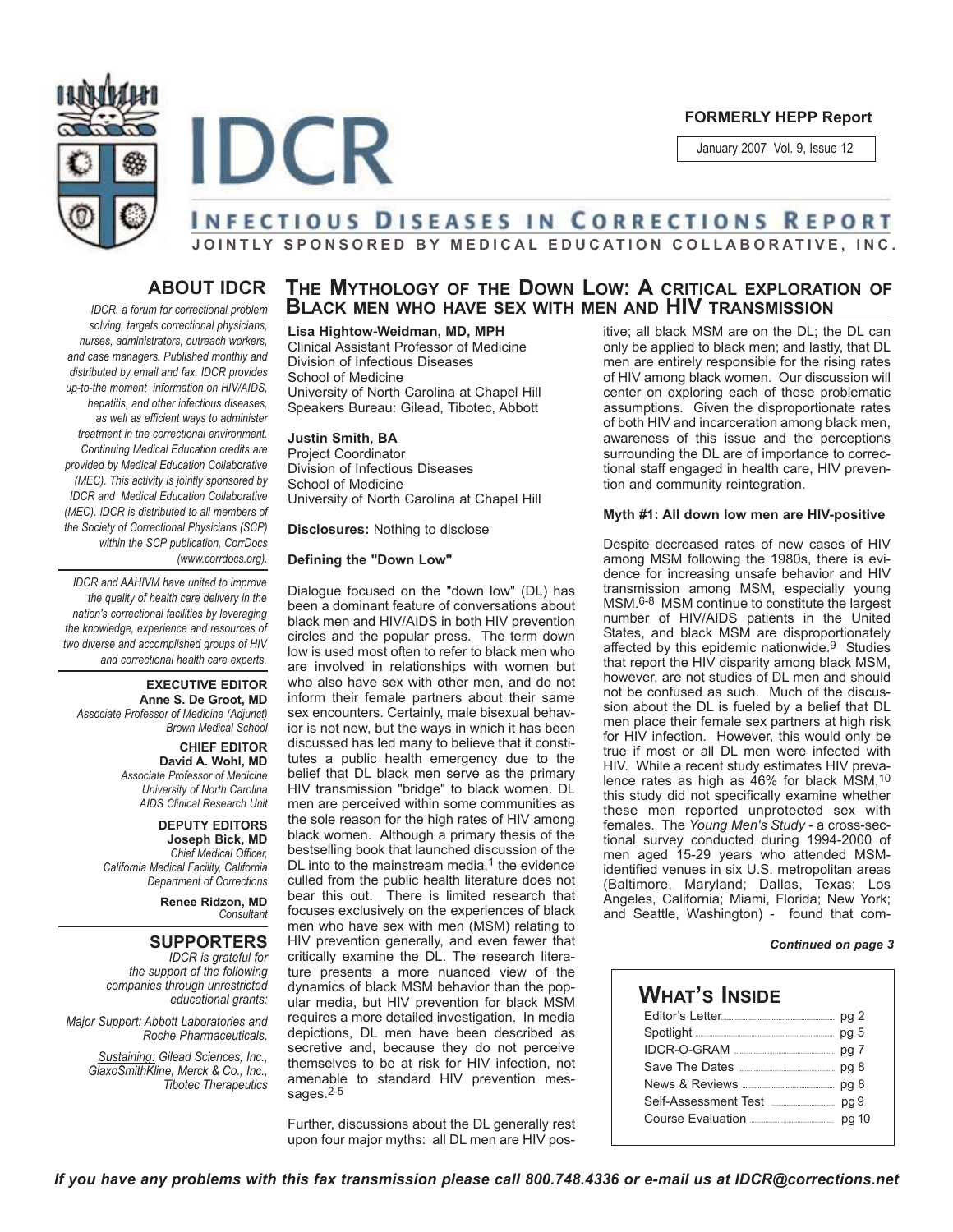## **LETTER FROM THE EDITOR**

Dear Corrections Colleagues,

Infectious diseases are opportunistic. To establish a niche they exploit opportunities to survive, if not thrive. Human behaviors are the fertile soil in which HIV has been able to establish itself and spread within our species. Poverty, war, mobility, gender power imbalance, the commercialization of sex, disparities in wealth and health care, the prevalence of other sexually transmitted diseases, bad government and ignorance are some of the human forces that have fueled the HIV epidemic and confound efforts to contain its reach.

In our country, the virus has found African-American men and women. Entire careers have been dedicated to understanding why and how the epidemic shifted toward this population but during the past several years, as rates of HIV infection have increased sharply among African-American women, the public spotlight has been focused on their male partners, usually African-American men. In particular, black men who have sex with men (MSM) who also have sex with women have been cast in the role of Typhoid Mary and have been accused of being responsible for the transmission of HIV within African-American communities. A very public, and often contentious, discussion regarding such men, described as being secretive about their bisexuality to their female partners (i.e. living on the 'down low'), and their role in the spread of HIV to women has become a staple of the day time talk shows and the subject of popular books. However, there has been relatively little in the social science or medical literature to indicate just how many African-American women are actually becoming infected with HIV from down low men.

In this issue of *IDCR*, Lisa Hightow, a clinical scientist who first detected an outbreak of HIV among MSM college students in the U.S. South that was subsequently described in the CDC's *Morbidity and Mortality Reports*, and Justin Smith, the director of a project Dr. Hightow founded to provide outreach and counseling to young MSM of color, enumerate and refute the myths they encounter regarding the down low. As a clinician who staffs a department of corrections HIV clinic, Dr. Hightow is familiar with the concerns regard sex between men and incarceration as overlapping forces abetting HIV transmission within African-American communities. To supplement her article, we have included in our Spotlight a discussion of how incarceration itself may produce conditions that foster acquisition of HIV by African-American women. This piece is written with the assistance of my colleagues Drs. Adaora Adimora and Becky White (formerly Stephenson) experts on this topic.

Together, these articles are intended to be informative and thought provoking - in this, I am certain, they will succeed. Your provoked thoughts can be emailed to me at wohl@med.unc.edu for potential re-print in our Letters to the Editor section of our website.

Sincerely,

David A. Wohl, MD Associate Professor of Medicine University of North Carolina AIDS Clinical Research Unit

## **Subscribe to IDCR**

Fax to **401-272-7562** for any of the following: *(please print clearly or type)*

I would like to edit my existing contact information

\_\_\_\_ I am a new IDCR subscriber and would like add my contact information

CHECK ONE: How would you like to receive IDCR?

Email: **Email:**  $\blacksquare$ 

\_\_\_ Fax: \_\_\_\_\_\_\_\_\_\_\_\_\_\_\_\_\_\_\_\_

NAME: THE STATE RACILITY:

 $STATE:$ 

CIRCLE ALL THAT APPLY:

O Physician O Physician Assistant O Nurse/Nurse Practitioner O Nurse Administrator  $\bigcirc$  Pharmacist  $\bigcirc$  Medical Director/Administrator  $\bigcirc$  HIV Case Worker/Counselor  $\bigcirc$  Other

#### **Faculty Disclosure**

*\*Disclosures are listed at the beginning of the articles.* The employees of Medical Education Collaborative have no financial relationships to disclose. In accordance with the Accreditation Council for Continuing Medical Education Standards for Commercial Support, the faculty for this activity have been asked to complete Conflict of Interest Disclosure forms. Disclosures are listed at the end of articles.

> **Associate Editors** Rick Altice, MD *Yale University AIDS Program*

David Paar, MD *Associate Professor of Medicine, University of Texas, Medical Branch*

Dean Rieger, MD *Officer/Corporate Medical Director, Correct Care Solutions*

Karl Brown, MD, FACP *Infectious Disease Supervisor PHS-Rikers Island*

Ralf Jürgens *Consultant*

Joseph Paris, PhD, MD, FSCP, CCHP *Former Medical Director, Georgia Dept. of Corrections*

Lester Wright, MD, MPH *Chief Medical Officer, New York State Dept. of Correctional Services*

William Cassidy, MD *Associate Professor of Medicine, Louisiana State University Health Sciences Center*

Bethany Weaver, DO, MPH *Acting Instructor, Univ. of Washington, Center for AIDS and STD Research*

David Thomas, MD, JD *Professor and Chairman, Division of Correctional Medicine NSU-COM*

**Editorial Board** Neil Fisher, MD *Medical Director, Chief Health Officer, Martin Correctional Institute*

Lynn Taylor, MD *Assistant Professor of Medicine, Brown University School of Medicine, The Miriam Hospital*

Michael Poshkus, MD Associate Clinical Professor Brown University School of Medicine *Medical Program Director, Rhode Island Department of Corrections*

> Louis Tripoli, MD, FACFE *Vice President of Medical Affairs, CMS Correctional Medical Services*

Josiah Rich, MD *Associate Professor of Medicine and Community Health Brown University School of Medicine*

Steven F. Scheibel, MD *Regional Medical Director Prison Health Services, Inc*

Mary Sylla *Director of Policy and Advocacy, Center for Health Justice*

Barry Zack, MPH *Executive Director, Centerforce*

Eric Avery, MD *Associate Clinical Professor of Psychiatry University of Texas, Medical Branch*

Zelalem Temesgen, MD, AAHIVS *Associate Professor of Medicine Mayo Clinic College of Medicine Director, HIV Clinic Disease Consultant Division of Infectious Disease Mayo Clinic*

Jim Montalto *The Corrections Connection*

**Layout** Jose Colon *The Corrections Connection*

**Distribution** Screened Images Multimedia

> **Managing Editor** Elizabeth Closson *IDCR*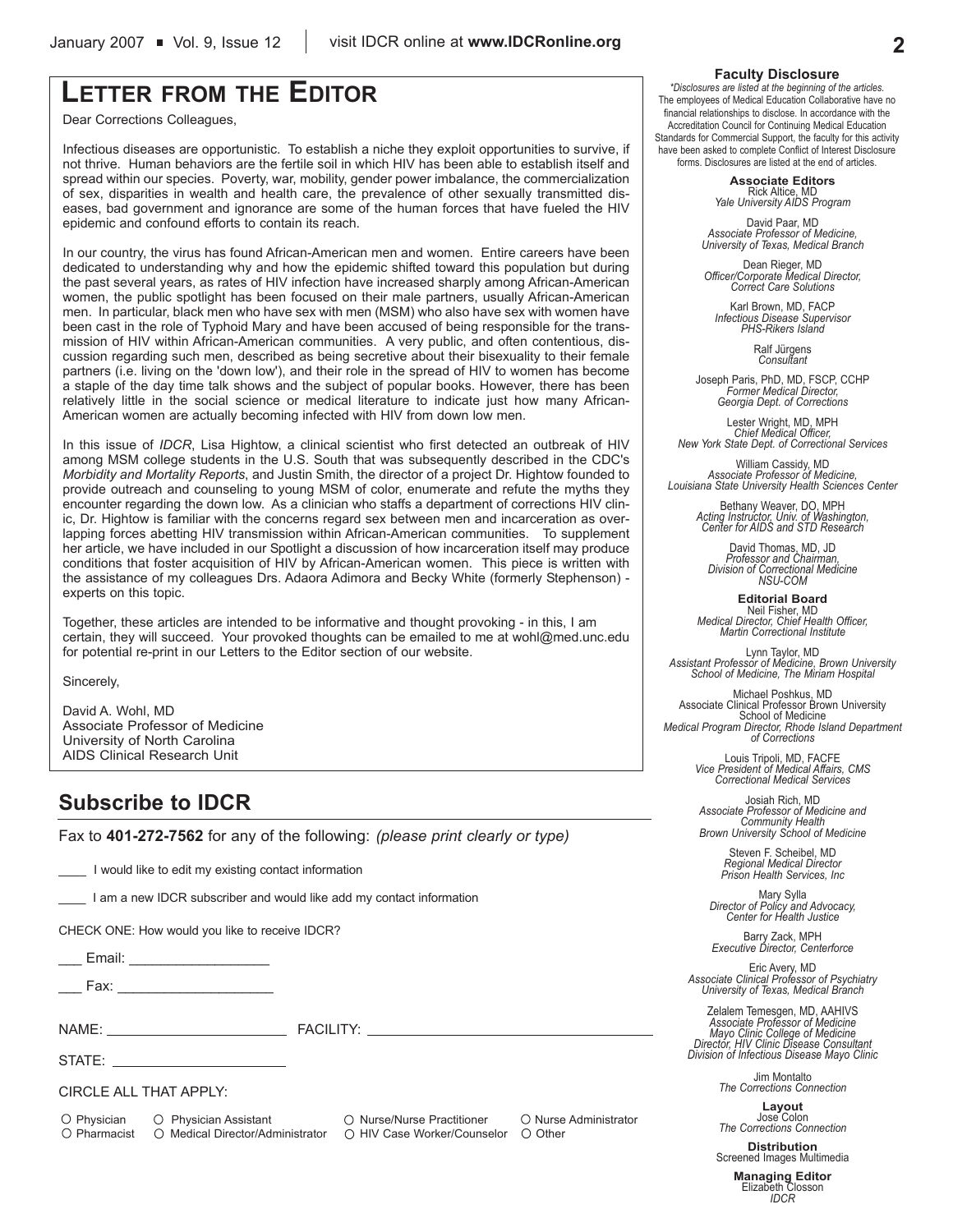#### **THE MYTHOLOGY OF THE DOWN LOW** *(continued from page 1)*

pared with black MSM who disclosed their homosexuality, those who didn't were actually less likely to be HIV-positive, less likely to have multiple male sexual partners and less likely to report unprotected anal intercourse (see IDCR-o-Gram).7 Further, although often portrayed as promiscuous, bisexual men compared with homosexual men have been found to report fewer male sexual partners and are less likely than homosexual men to have engaged in anal intercourse.11-14 Moreover, having a nongay identity has not been found to increase HIV-risk taking behavior with male sexual partners among black MSM.15 In summary, the evidence suggests that non-gay identified men (DL men) may, in fact, be less likely to be HIV-positive than gay-identified black MSM, and in turn, less likely to transmit HIV to their female sex partners.

#### **Myth #2: All black men who have sex with men are on the down low**

Another assumption underpinning DL dialogue is that all black MSM are on the DL. Evidence does show that black MSM are less likely to disclose their sexual orientation or behaviors, <sup>16-18</sup> and are less likely to identify as homosexual,16,19,20 and a larger proportion self-identify as bisexual as compared with white MSM.<sup>11,21,22</sup> Further, among HIV-infected MSM, higher proportions of black MSM report also having sex with women compared with white MSM.<sup>21</sup>, <sup>23</sup> Higher proportions of bisexuality among black men may be due to the fact that same-sex relationships are often stigmatized in the black community, and black MSM face more disapproval from their families and friends than similar whites.24, 25 Other factors that may contribute to genderrole expectations and social pressures for black MSM to maintain a masculine identity and conform to sexual norms include: racism, segregation, and the powerful influence of the church within the black community.17, 26, 27

However, it is important that these data are evaluated within the context of the relatively low prevalence of bisexuality among black men; approximately 2% overall. <sup>28, 29</sup> Moreover, while DL men are behaviorally bisexual, not all men who have sex with both men and women are on the DL. By definition, men on the down low are leading a sexually duplicitous lifestyle, knowingly lying to their female sex partners about their same sex activities. While some black MSM do not disclose their sexual practices for the aforementioned reasons, there are many who have found ways to integrate their sexuality and their racial identities.

#### **Myth #3: The down low can only be applied to black men**

As the high profile "outings" of former New Jersey Governor James McGreevey, and Evangelical leader Ted Haggard illustrate,

being on the down low about one's samesex desire is not the exclusive purview of black men. However, nowhere in the public discussion of these men's sex lives was there a discussion about the risk of these men transmitting HIV to their wives. While data show that black MSM are less likely than other MSM to identify as gay or to disclose their sexual identity or behavior to others, significant numbers of non-black MSM also choose not disclose to others<sup>11,</sup> 17. In a Centers for Disease Control and Prevention (CDC) analysis of data from the Young Men's Survey, 8% of white MSM did not disclose their sexual behavior to others, compared to 14% and 18% for Hispanic and black MSM, respectively (see IDCR-o-Gram).18 Additional, research has found that substantial and similar proportions of heterosexually identified black, white and Latino men report having sex with men.<sup>11,</sup> 21, 22, 30

#### **Myth #4: DL men are entirely responsible for the rising rates of HIV among black women**

Much of the rhetoric surrounding this myth stems from the assumption that HIV is a "gay disease" which spreads outwards from gay communities to infect those in the straight world. This belief demonizes and places the blame for HIV transmission on black men while also removing responsibility for HIV prevention from black women. Further, it obscures some of the other structural factors that influence black women's risk for HIV, including high rates of poverty and concurrent sexual partnerships as well as the higher rates of incarceration among black men which may contribute to the disparity in HIV rates between black women and women of other races (see Spotlight).31

While evidence suggests that black men who have sex with both men and women play important roles in connecting sexual networks of MSM and heterosexual women, the extent to which this contributes to HIV transmission to black women is unknown.32 In 2005, there were 6,978 black female AIDS cases reported in the United States. Out of that number, only 115 (2%) reported "sex with a bisexual male" as the method of exposure. This compares to 1,794 AIDS cases among white women of which 60 (3%) reported "sex with a bisexual male" as the method of exposure.33 Further research is needed to understand more fully the roles of these sexual networks and other structural factors in facilitating HIV transmission in the black community.

#### **Issues for Corrections**

At year end 2004 the rate of confirmed AIDS cases in state and federal prisons was more than three times higher than in the total U.S. population.34 The racial disparity of HIV rates in the general community is also present in correctional facilities. A Georgia-based study showed that 86% of male state inmates identified as HIV-positive upon entry were black.35 As of December 31, 2005, 8.1% of black males age 25 to 29 years were in state or federal prison, compared to 2.6% of Hispanic males and 1.1% of white males in the same age group.<sup>34</sup> Some have speculated that the increased incarceration rates among black men contribute to HIV transmission by facilitating homosexual encounters with other men during periods of imprisonment. The contribution of situational bisexuality (engaging in same sex behavior due to the unavailability of and prolonged isolation from female partners) on HIV rates has not been adequately explored. One study of black men with a history of incarceration found these men reported a higher frequency of anal intercourse with men in the community rather than during periods of confinement (45% vs. 16%, respectively). In

*"Much of the discussion about the DL is fueled by a belief that DL men place their female sex partners at high risk for HIV infection. However, this would only be true if most or all DL men were infected with HIV."*

this study, only 13% of those men who reported anal sex while incarcerated had done so for the first time during imprisonment.36

#### **Conclusions**

Some bisexual men may be in transition to a homosexual identity while others will never identify as gay and will not even identify as bisexual. These non-gay identified black MSM may have risk reduction needs that are different from other MSM. To be most successful, it is critical that HIV interventions take into account that the sexual behaviors of group members may be discordant with their sexual identities.37 Further, current dialogue centered on the DL must address the veracity of each of the aforementioned assumptions. Therefore, more focused and open discussions with regard to HIV prevention in the black community are needed. Until the myths surrounding the DL phenomenon are appropriately explored, continued placement of blame of the HIV epidemic on black men does not empower black women (or men) to protect themselves and fails to foster strategies to quell the epidemic in the black community.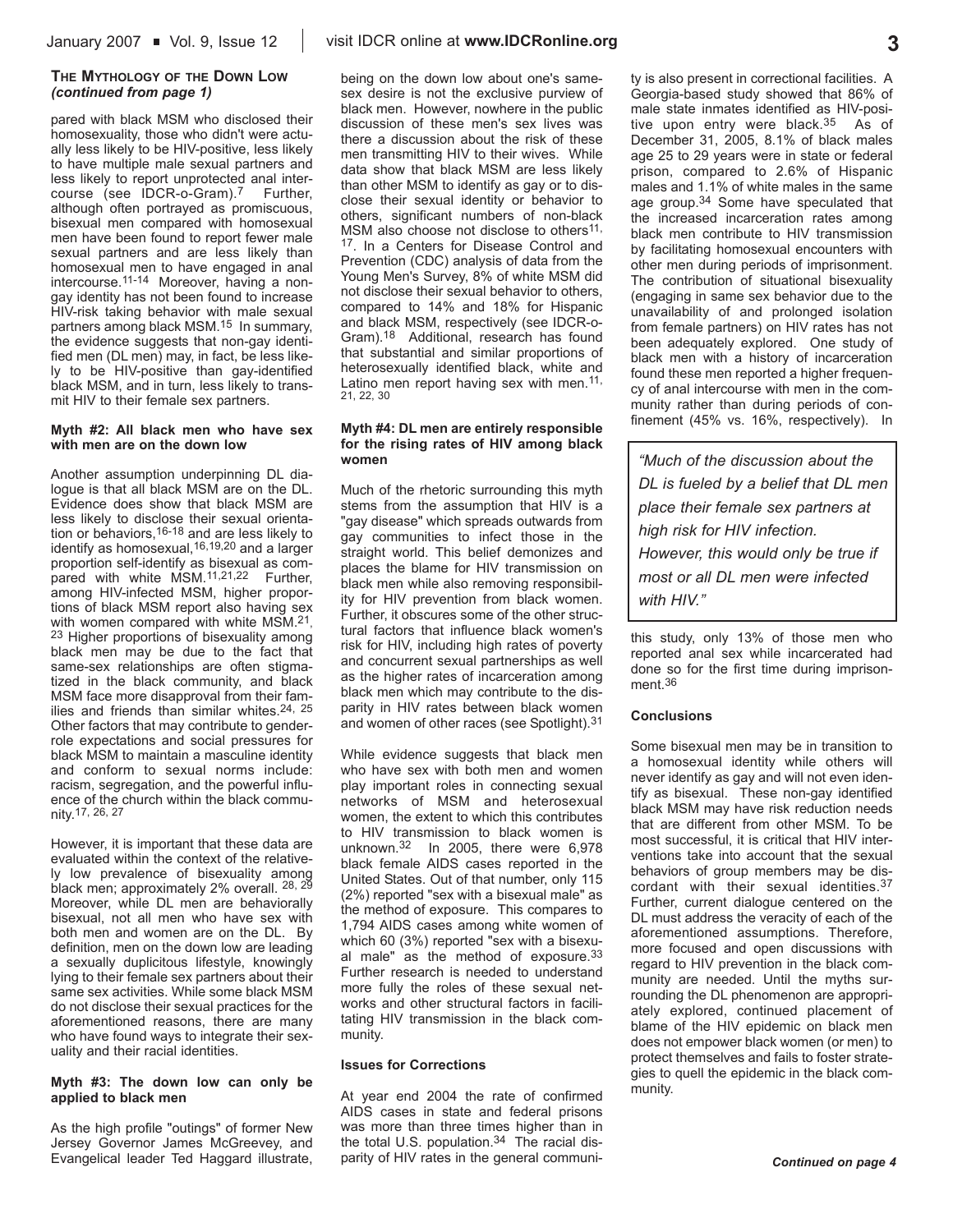#### **THE MYTHOLOGY OF THE DOWN LOW...** *(continued from page 3)*

#### *References:*

*1 King J, Hunter K. On the Down Low: A Journey into the Lives of 'Straight' Black Men Who Sleep with Men: Harlem Moon; 2004.*

*2 Vargas J. HIV-positive without a clue: black men's hidden sex lives imperiling female partners. The Washington Post;Sect. B01.*

*3 Steinhauer J. Secrecy and stigma keep AIDS risk high for gay black men. The New York Times February 11, 2001;Sect. 37.*

*4 Harris E, Roberts T. Passing for straight. Essence 2004:156-61,210.*

*5 Denizet-Lewis B. Double lives on the down-low. New York Times Magazine;Sect. 28-33,48,52-3.*

*6 CDC. Fact Sheet- HIV/AIDS among men who have sex with men. 2005:Also available at: http://www.cdc.gov/hiv/pubs/facts/msm.htm. Accessed November 2, 2005.*

*7 Valleroy LA, MacKellar DA, Karon JM, et al. HIV prevalence and associated risks in young men who have sex with men. Young Men's Survey Study Group. Jama 2000;284(2):198-204.*

*8 Wolitski RJ, Valdiserri RO, Denning PH, Levine WC. Are we headed for a resurgence of the HIV epidemic among men who have sex with men? Am J Public Health 2001;91(6):883-8.*

*9 CDC. HIV/AIDS Surveillance Report, 2003. 2004(November 2, 2005):Also available at: http://www.cdc.gov/hiv/stats/2003surveillancereport.pdf. Accessed November 2, 5.*

*10 CDC. HIV Prevalence, Unrecognized Infection, and HIV Testing Among Men Who Have Sex with Men --- Five U.S. Cities, June 2004--April 2005. MMWR June 24, 2005 54(24):597-601.*

*11 Doll LS, Petersen MD, White CR, Johnson ES, Ward JW. Homosexually and Nonhomosexually Identified Men Who Have Sex With Men: A Behavioral Comparison. Journal of Sex Research 1992;29(1):1-14.*

*12 Diaz T, Chu SY, Frederick M, et al. Sociodemographics and HIV risk behaviors of bisexual men with AIDS: results from a multistate interview project. Aids 1993;7(9):1227-32.*

*13 Hernandez M, Uribe P, Gortmaker S, et al. Sexual behavior and status for human immunodeficiency virus type 1 among homosexual and bisexual males in Mexico City. Am J Epidemiol 1992;135(8):883-94.*

*14 Lewis DK, Watters JK. Sexual behavior and sexual identity in male injection drug users. J Acquir Immune Defic Syndr 1994;7(2):190-8.*

*15 Millett GA, Peterson JL, Wolitski RJ, Stall R. Greater Risk for HIV Infection of Black Men Who Have Sex With Men: A Critical Literature Review. Am J Public Health 2006;96(6):1007-19.*

*16 Ostrow DG, Whitaker RE, Frasier K, et al. Racial differences in social support and mental health in men with HIV infection: a pilot study. AIDS Care 1991;3(1):55- 62.*

*17 Kennamer JD, Honnold J, Bradford J, Hendricks M. Differences in disclosure of sexuality among African American and White gay/bisexual men: implications for HIV/AIDS prevention. AIDS Educ Prev 2000;12(6):519-31.*

*18 CDC. HIV/STD risk in young men who have sex with men who do not disclose their sexual orientation-six U.S. cities, 1994-2000. MMWR 2003;52:81-5.*

*19 McKirnan D, Stokes JP, Doll L, Burzette R. Bisexually active men: social characteristics and sexual behavior. J Sex Res 1995;32:65-76.*

*20 Heckman TG, Kelly JA, Bogart LM, Kalichman SC, Rompa DJ. HIV risk differences between African-American and white men who have sex with men. J Natl Med Assoc 1999;91(2):92-100.*

*21 Montgomery JP, Mokotoff ED, Gentry AC, Blair JM. The extent of bisexual behaviour in HIV-infected men and implications for transmission to their female sex partners. AIDS Care 2003;15(6):829-37.*

*22 Goldbaum G, Perdue T, Wolitski RJ, et al. Differences in Risk Behavior and Sources of AIDS Information Among Gay, Bisexual, and Straight-Identified Men Who Have Sex with Men. AIDS and Behavior 1998;2(1):13-21.*

*23 Chu SY, Peterman TA, Doll LS, Buehler JW, Curran JW. AIDS in bisexual men in the United States: epidemiology and transmission to women. Am J Public Health 1992;82(2):220-4.*

*24 Lewis LJ, Kertzner RM. Toward improved interpretation and theory building of African American male sexualities. J Sex Res 2003;40(4):383-95.*

*25 Stokes JP, Peterson JL. Homophobia, self-esteem, and risk for HIV among African American men who have sex with men. AIDS Educ Prev 1998;10(3):278-92. 26 Miller M, Serner M, Wagner M. Sexual Diversity Among Black Men Who Have Sex with Men in an Inner-City Community. Journal of Urban Health 2005;82(1):i26-*

*i34. 27 Wolfe W. Overlooked role of African-American males' hypermasculinity in the epidemic of unintended pregnancies and HIV/AIDS cases with young African-*

*American women. J Natl Med Assoc 2003;95:846-52. 28 Mercer CH, Fenton KA, Copas AJ, et al. Increasing prevalence of male homosexual partnerships and practices in Britain 1990-2000: evidence from national*

*probability surveys. Aids 2004;18(10):1453-8. 29 Binson D, michaels S, Stall R. Prevalence and social distribution of men who have sex with men: United States and its urban centers. J Sex Res 1995;32:245-*

*54. 30 Millett G, Malebranche D, Mason B, Spikes P. Focusing "down low": bisexual black men, HIV risk and heterosexual transmission. J Natl Med Assoc 2005;97(7 Suppl):52S-9S.*

*31 Adimora AA, Schoenbach VJ, Doherty IA. HIV and African Americans in the southern United States: sexual networks and social context. Sex Transm Dis 2006;33(7 Suppl):S39-45.*

*32 Hightow LB, Leone PA, Macdonald PD, McCoy SI, Sampson LA, Kaplan AH. Men who have sex with men and women: a unique risk group for HIV transmission*

*on North Carolina College campuses. Sex Transm Dis 2006;33(10):585-93. 33 CDC. Cases of HIV infection and AIDS in the United States and Dependent Areas, 2005. HIV Surveillance Report 2005;17.*

*34 Bureau. of Justice Statistics, HIV in Prisons, 2004. November 2006;NCJ 213897.*

*35 CDC. HIV Transmission Among Male Inmates in a State Prison System --- Georgia, 1992--2005. MMWR;55(15):421-26.*

*36 Wohl AR, Johnson D, Jordan W, et al. High-risk behaviors during incarceration in African-American men treated for HIV at three Los Angeles public medical centers. J Acquir Immune Defic Syndr 2000;24(4):386-92.*

*37 Ross MW, Essien EJ, Williams ML, Fernandez-Esquer ME. Concordance between sexual behavior and sexual identity in street outreach samples of four racial/ethnic groups. Sex Transm Dis 2003;30(2):110-3.*

## **RESOURCES**

#### **Centers for Disease Control and Prevention: Questions and Answers: Men on the Down Low**

http://www.cdc.gov/hiv/topics/aa/resources/qa/downlow.htm

#### **Centers for Disease Control and Prevention: Factsheet - HIV/AIDS Among Women.**

http://www.cdc.gov/hiv/topics/women/resources/factsheets/women.h tm

#### **Centers for Disease Control and Prevention: Cases of HIV infection and AIDS in the United States and Dependent Areas, 2005**

http://www.cdc.gov/hiv/topics/surveillance/resources/reports/2005re port/default.htm

**Center for Disease Control and Prevention: Revised Recommendations for HIV Testing of Adults, Adolescents, and Pregnant Women in Health-Care Settings**

http://www.cdc.gov/mmwr/preview/mmwrhtml/rr5514a1.htm

#### **US Department of Health and Human Services: Incorporating HIV Prevention into the Medical Care of Persons Living with HIV - July 18, 2003**

http://www.aidsinfo.nih.gov/Guidelines/GuidelineDetail.aspx?MenuIt em=Guidelines&Search=Off&GuidelineID=15&ClassID=4

#### **The Well Project: Health Information for Women with HIV and AIDS?**

http://www.thewellproject.org/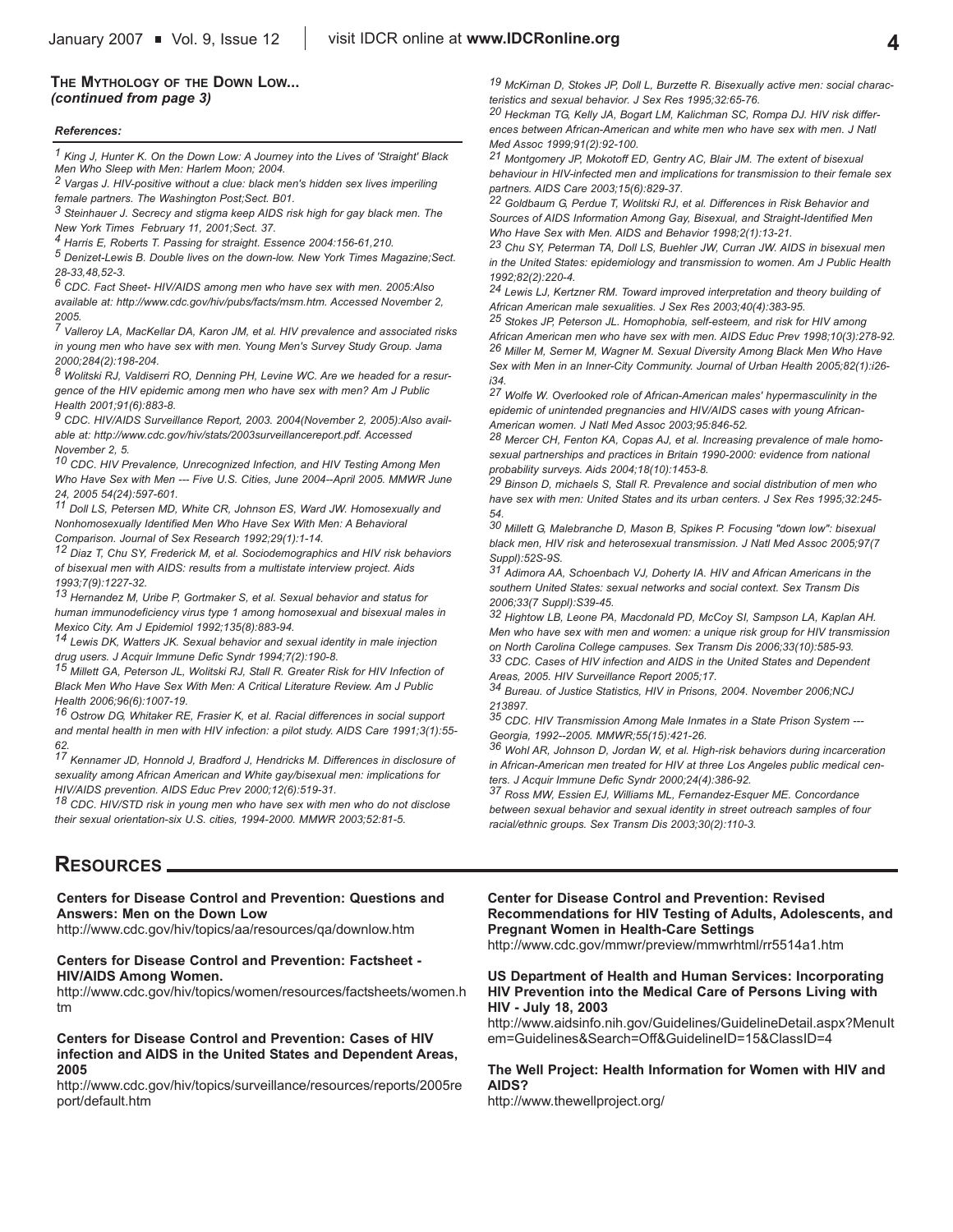## **SPOTLIGHT - DOES INCARCERATION OF AFRICAN-AMERICAN MEN FACILITATE HIV INFECTION OF AFRICAN-AMERICAN WOMEN?**

**Adaora Adimora, MPH, MD** Associate Professor Division of Infectious Diseases University of North Carolina at Chapel Hill

#### **Disclosures:** None

#### **Becky White, MD**

Assistant Professor Division of Infectious Diseases University of North Carolina at Chapel Hill Director, HIV Services North Carolina Department of Corrections

#### **Disclosures:** None

## **David A. Wohl, MD**

Associate Professor Division of Infectious Diseases University of North Carolina at Chapel Hill Co-Director, HIV Services North Carolina Department of Corrections

**Disclosures:** Grant Support: Abbott Laboratories, Gilead Sciences, Inc., Roche Pharmaceuticals, National Institutes of Health; Speakers Bureau: Gilead Sciences, Inc., Abbott Laboratories, Bristol-Myers Pharmaceuticals, Boehringer Ingelheim.

#### **Introduction**

A popular perception, fueled by media portrayals of prisons and jails is that as a result of (consensual or forced) sexual activity during incarceration, male prisoners become exposed to HIV and subsequently infect their partners after release. The recent report of transmission of HIV within the Georgia department of corrections provided evidence for HIV acquisition during incarceration and feeds the characterization of correctional facilities as breeding grounds for HIV.<sup>1</sup> However, while it is undeniable that transmission of HIV occurs within correctional facilities, the available data indicate that the majority of HIV-infected inmates enter prison or jail with infection. 2-4

Subsumed by discussions of intramural spread of HIV in prisons and jails is consideration of the potentially greater, albeit indirect, contributions of incarceration to the general HIV epidemic. Emerging data suggest that incarceration, as a socially disruptive force, creates conditions favoring the spread of HIV and other sexually transmitted infections (STIs), especially in minority communities where incarceration and HIV/STIs are endemic. In this brief Spotlight we describe the potential impact that largescale incarceration of men, particularly African-American men, may have on the spread of HIV/STIs to African-American women within their communities of origin.

#### **Rates of HIV are disproportionately high among African-American women**

African-American women bear a significant burden of the HIV epidemic. From the beginning of the epidemic through 2004, an estimated 84,900 women have died from AIDS - most African-American - and AIDS continues to be a leading cause of death among African-American women.5 According to the

Centers for Disease Control and Prevention (CDC), 14% of adults and adolescents living with AIDS in 1992 were female but as of the end of 2004, this proportion had grown to 23%.5 Two thirds (68%) of the 45,146 women diagnosed with HIV/AIDS during 2001-2004 in the 33 states reporting HIV diagnoses were African-American; 16% were white. The vast majority of HIV-infected women acquire the infection from hetersoexual contact; CDC data indicate that an estimated 70% of women diagnosed with AIDS in 2004 reported sex with a man as the likely mode of HIV transmission (figure 1). 6

#### **The causes of disparities in HIV/STI prevalence and incidence among African-American women are unclear.**

Factors that may contribute to racial disparities in HIV and STI rates include those related to health care access and utilization, sexual behaviors and sexual network attributes, distribution of STIs that facilitate HIV transmission and substance use.<sup>7</sup> However, a cogent overarching explanation for the markedly increased HIV rates among African-Americans remains elusive.

Available data indicate that differences in sex partner number do not fully explain<br>racial disparities in HIV/STIs.<sup>8</sup> Rather, the available evidence suggests that concurrency of sexual partners (the overlapping of sexual relationships in time) and dissortative sexual mixing (sexual partnerships among persons at different levels of risk for HIV/STIs) differs between African-Americans and whites and may provide, at least, a partial explanation for these dispari-ties.9-11 Data from the 1995 National Survey of Family Growth (NSFG) indicate that concurrency of sexual partnerships was more common among African-American women than white women (21% versus 11%), and that the black-white differences in concurrency were largely due to decreased marriage rates among African-Americans and earlier age at first sexual intercourse.11 Other data support a role for dissorative sexual mixing in increasing exposure to HIV/STIs among African-American women. In one recently published case-control study of risk behaviors among African-American men and women, a substantial proportion of HIV-infected African-American women reported few risk factors for HIV acquisition and relatively low numbers of previous sexual partners.<sup>8</sup>

#### **The potential role of incarceration**

Mounting evidence strongly suggests that the convergence of social contextual factors influence individuals behaviors associated with HIV/STI infection and play a critical role in heterosexual HIV transmission among African-American women. Among these factors are aspects of an individual's environment that may influence individual behaviors by destabilizing partnerships, altering the sex ratio and changing social norms to promote partnership concurrency<br>and sexual mixing.<sup>8,12-14</sup>

In the U.S., there exists a low ratio of men to women among African-Americans. The severity and persistence of the scarcity of

men among African-Americans is unparalleled, eclipsed only by the male shortages experienced in some nations post-WWII.15 A higher death rate among African-American males, due to infant mortality, disease, and violence, accounts for some of this imbalance.<sup>16</sup> Incarceration, which is epidemic in many African-American communities futher exacerbates this low sex ratio. African-Americans comprise 12% of the U.S. population, but represent over 40% of federal and state prison inmate population.17 The U.S. Department of Justice predicts that one in three African-American men will be imprisoned during their lifetime (versus <5% of white men).18 The disproportionate arrest and incarceration of African-American has resulted in a pervasiveness of incarceration that has led to imprisonment becoming a 'normal' part of life for many young African-American men, replacing other traditional<br>life events (e.g., marriage).<sup>19</sup>

In addition to contributing to the scarcity of men, incarceration may foster HIV/STI transmission in several other ways. First, incarceration directly affects sexual networks by disrupting existing partnerships. The incarcerated partner may form risky partnerships with other inmates - a group with a high prevalence of HIV, HBV and HCV infection.1,4,20-22 Second, the partner remaining in the community forfeits the social and sexual companionship of the incarcerated partner and may pursue other partnerships to meet these needs.8 Loss of a partner to incarceration can also lead to economic losses and less personal safety/security - additional potential motivations for a forming new intimate partnership(s). Incarceration of a partner has been associated with greater prevalence of sexual concurrency among young adults in Seattle.23 While incarceration may be a marker for sexual risk behaviors, it can also promote sexual partner concurrency by temporarily removing a partner from the relationship. With the absence of her partner, a woman may enter into a new relationship and in a community where HIV is relatively prevalent, her exposure to HIV infection is, therefore, increased. A qualitative study of concurrent partnerships among adults<br>described "separational" concurrency "separational" among persons with partners who were fre-<br>quently incarcerated.<sup>24</sup> Third, incarceration adversely impacts the social fabric of the communities of origin of the incarcerated. A prison record usually makes men less employable,<sup>25</sup> contributing to high community unemployment rates. Therefore, incarceration can shrink not only the absolute number of men but also the proportion of men who are financially attractive as partners. Unemployment also increases the likelihood of poverty and resultant instability of long-term partnerships.<sup>26,27</sup> Lastly, mass imprisonment distorts social norms. The 'downstream' effects of incarceration may be detected in the emergence of a prison/jail culture in communities where incarceration becomes normative  $28$  - potentially further influencing sexual behavior and sexual networks.8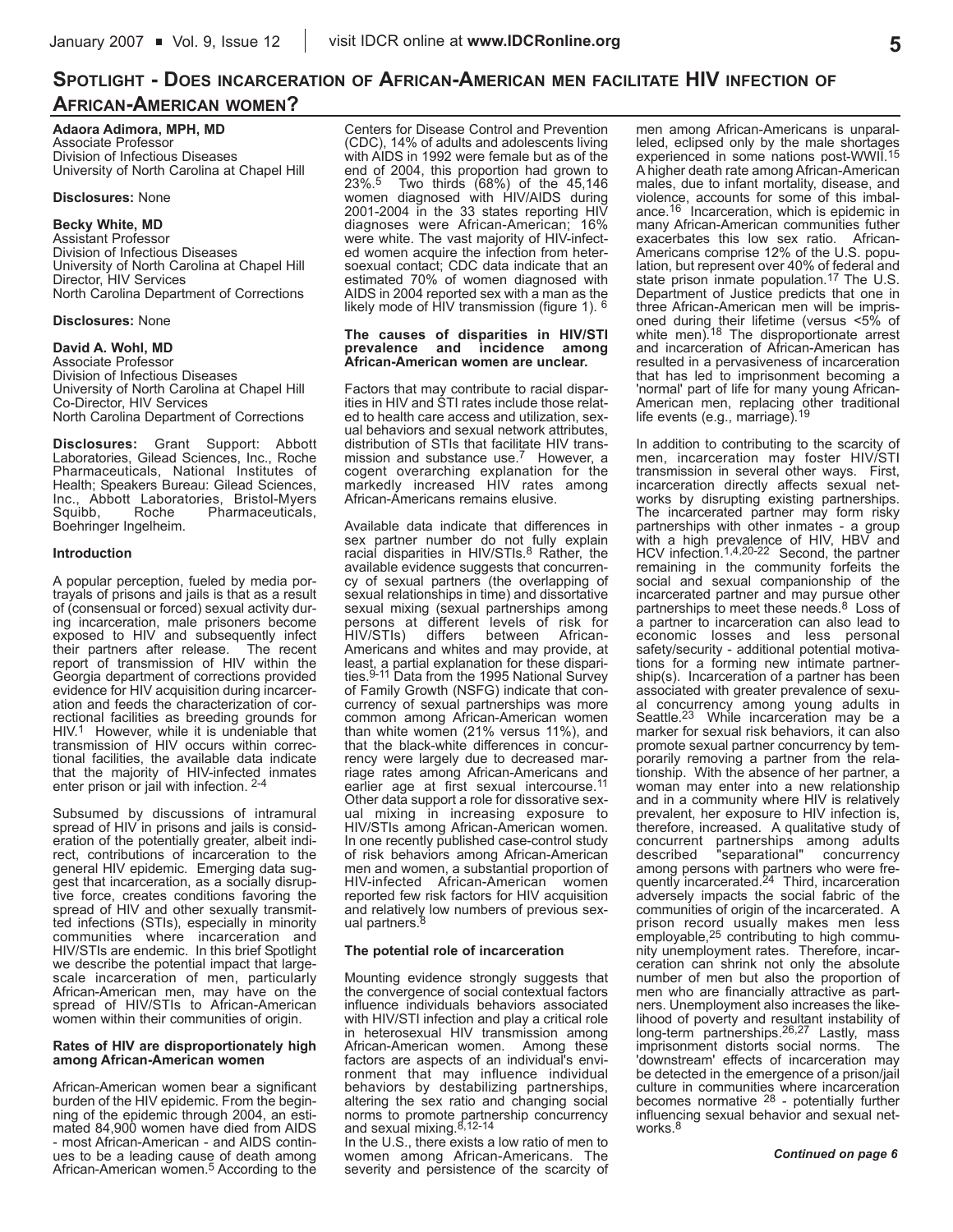Studies in the sociology and criminal justice literature provide ample evidence of a deleterious effect of incarceration on families and communities, including African-American communities.29-36 Although the male partner may be criminally involved prior to incarceration, these men often contribute some of their gains to their partner and this loss of income can be devastating for women straining to live at or near poverty levels.29 The financial burden of incarceration for those left behind is further compounded by the loss of assistance with childcare and the expenses related to maintaining contact with the incarcerated man. 29-33 Importantly, the loss of a male partner has been found to increase the risk of partner-<br>ship dissolution.<sup>34</sup> In one study, spousal absence due to incarceration or military service was associated with a two-fold risk of marital dissolution.35 Qualitative studies find that incarceration of a man leads to loneliness among female partners.33-36

Lastly, several investigations have described HIV/STI transmission risk behavior among prison releasees, including HIV-<br>infected former inmates.<sup>37-38</sup> Coupled with data demonstrating a loss of the viral suppression achieved during in-prison HIV care following release 39,40 a picture of increased infectiousness and renewed risk behavior on community re-entry emerges and reinforces calls to improve pre- and post-release HIV prevention strategies.

#### **Summary**

The high rates of HIV and other STIs among African-American women remains unexplained and likely is results from the confluence of behavior, social and economic factors. The available evidence suggests that the disruptive effects of incarceration on relationships and communities already burdened with HIV and other STIs may facilitate the spread of these infections and place African-American women at increased risk for infection. Further study of the effects of incarceration on the partners and the communities inmates leave behind are required to better understand the unintended public health consequences of incarceration and to develop appropriate strategies to reduce the impact of incarceration on HIV/STI transmission.



#### *References*

*1 CDC. HIV Transmission Among Male Inmates in a State Prison System --- Georgia, 1992--2005. MMWR;55(15):421-26.*

*2 Macalino GE, Vlahov D, Sanford-Colby S, et al. Prevalence and incidence of HIV, hepatitis B virus, and hepatitis C virus infections among males in Rhode Island prisons [published correction appears in Am J Public Health. 2004;94:1847]. Am J Public Health. 2004;94:1218-1223.*

*3 Rich JD, Dickinson BP, Macalino G, et al. Prevalence and incidence of HIV among incarcerated and reincarcerated women in Rhode Island. J Acquir Immune Defic Syndr. 1999;22:161-166.*

*4 Spaulding A, Stephenson B, Macalino G, et al. Human immunodeficiency virus in correctional facilities: a review. Clin Infect Dis. 2002;35:305-312.*

*5 CDC. HIV/AIDS Surveillance Report, 2004. Vol. 16. Atlanta: US Department of Health and Human Services, CDC: 2005:1-46.*

*6 CDC. Trends in HIV/AIDS diagnoses-33 states, 2001-2004. MMWR 2005;54:1149- 1153.*

*7 Aral SO, Holmes K. Epidemiology of sexual behavior and sexually transmitted diseases. In: Holmes K, Mardh P-A, Sparling P, Wiesner P, eds. Sexually Transmitted Diseases. New York: McGraw-Hill, 1990.*

*8 Adimora African-American, Schoenbach VJ. Social context, sexual networks, and racial disparities in rates of sexually transmitted infections. J Infect Dis 2005; 191(Suppl 1):S11522*

*9 Laumann EO, Youm Y. Racial/ethnic group differences in the prevalence of sexually transmitted diseases in the United States: a network explanation. Sex Transm Dis 1999; 26:25061.*

*10 Adimora A, Schoenbach V, Bonas D, Martinson F, Donaldson K, Stancil T. Concurrent sexual partnerships among women in the United States. Epidemiology 2002; 13:32027.*

*11 Doherty IA, Adimora African-American, Schoenbach VJ. Sexual mixing patterns and heterosexually-acquired HIV infection among African Americans in North Carolina. In: International Society for STD Research. Amsterdam, The Netherlands; 2005. 12 Adimora African-American, Schoenbach VJ, Martinson FE, Donaldson KH, Fullilove RE, Aral SO. Social context of sexual relationships among rural African Americans. Sex Transm Dis 2001; 28:6976.*

*13 Thomas JC, Torrone E. Incarceration as forced migration: effects on selected community health outcomes. Am J Public Health. 2006 Oct;96(10):1762-5.*

*14 Farley TA. Sexually transmitted diseases in the Southeastern United States: location, race, and social context. Sex Transm Dis. 2006 Jul;33(7 Suppl):S58-64 15 Guttentag M, Secord P. Too many women: the sex ratio question. Beverly Hills: Sage, 1983.*

*16 Geronimus A, Bound J, Waidmann T, Hillemeier M, Burns P. Excess mortality among blacks and whites in the United States. N Engl J Med 1996; 335:15528. 17 Bonczar TP. Bureau of Justice Statistics Special Report: Prevalence of Imprisonment in the US Population, 1974-2001. Washington, DC: US Dept of Justice; August 2003. Document NCJ 197976. Available at:*

*www.ojp.usdoj.gov/bjs/abstract/llgsfp.htm.*

*18 Harrison PM, Beck AJ. Bureau of Justice Statistics Bulletin: Prisoners in 2004. Washington, DC: US Dept of Justice, Office of Justice Programs; October 2005. Document NCJ 210677. Available at: http://www.ojp.usdoj.gov/ bjs/abstract/p04.htm. 19 Pettit B and Western B. Mass imprisonment and the life course: Race and class inequality in US incarceration. American Sociological Review. 2004;69(2):151-169. 20 Cohen D, Scribner R, Clark J, Cory D. The potential role of custody facilities in con*

*trolling sexually transmitted diseases. Am J Public Health 1992; 82:5526. 80. 21 Wolfe MI, Xu F, Patel P, et al. An outbreak of syphilis in Alabama prisons: correctional health policy and communicable disease control. Am J Public Health 2001; 91:1220581.* 

*22 Spaulding A, Lubelczyk RB, Flanigan T. Can unsafe sex behind bars be barred? Am J Public Health 2001; 91:11767*

*23 Manhart, L.E., et al., Sex partner concurrency: measurement, prevalence, and correlates among urban 18-39-year-olds. Sex Transm Dis, 2002. 29(3): p. 133-43. 24 Gorbach, P.M., et al., "It takes a village": understanding concurrent sexual partner-*

*ships in Seattle, Washington. Sex Transm Dis, 2002. 29(8): p. 453-62.*

*25 Butterfield, F., Freed from prison, but still paying a penalty: Ex-convicts face many sanctions, in The New York Times. 2002: New York. p. A.18.*

*26 Ross, H. and I. Sawhill, Time of Transition: The Growth of Families Headed by Women. 1975, Washington, DC: The Urban Institute.*

*27 Hoffman, S. and J. Holmes, Husbands, Wives, and Divorce, in Five Thousand American Families - Patterns of Economic Progress, G. Duncan and J. Morgan, Editors. 1976, Institute for Social Research: Ann Arbor, Michigan. p. 23-75.*

*28 Patterson O. A poverty of the mind (Op-Ed), New York Times, March 26, 2006. http://www.nytimes.com/2006/03/26/opinion/26patterson.html?ex=1301029200&en=23*

*bf0dce1434780d&ei=5088&partner=rssnyt&emc=rss 29 Miller, R.R., Browning, S.L. and Murphy, L. (2001). Introduction and Brief Review of the Impact of Incarceration on the African American Family. Journal of African*

*American Men. 6 (1). 30 Clayton O and Moore J. The effects of crime and imprisonment on family formation. In Black Fathers in Contemporary American Society: Strengths, Weaknesses, and Strategies for Change. Ed Obie Clayton, Ronald B. Mincy, and David Blankenhorn. Institue of American Values.*

*31 Visher C, et al. Returning Home: Understanding the Challenges of Prisoner Reentry Maryland Pilot Study: Findings from Baltimore. Urban Institute, Justice Policy Center, 2004. www.urban.org/url.cfm?ID=410974*

*32 Wright LE and Symour CB. Effects on the Family. In Working with Children and Families Separated by Incarceration: A handbook for child welfare agencies. CWLA Press, Washington, D.C. 2000*

*33 Fishman S. Losing a loved one to incarceration: The effect of imprisonment on fam-*

*ily members. Personal and Guidance Journal. 1981;32:372-376. 34 Fishman LT. Living Alone. In Women at the Wall: A study of prisoner's wives doing time on the outside. State University of New York Press, Albany, NY. 1990*

*35 Rindfuss, RR. and Stephen EH. Marital Noncohabitation: Separation Does Not Make the Heart Grow Fonder. Journal of Marriage and the Family 1990. 52: 259-70. 36 Comfort M, Grinstead O, McCartney K, et al. You can't do nothing in this damn place: Sex and intimacy among couples with an incarcerated male partner. The Journal of Sex Research. 2005. 42;1:3-12*

*37 Stephenson BL, Wohl DA, McKaig R, et al. Sexual behaviours of HIV-seropositive men and women following release from prison. Int J STD AIDS. 2006;17:103-108 38 Grinstead OA, Faigeles B, Comfort M, et al. HIV, STD, and hepatitis risk to primary female partners of men being released from prison. Women Health. 2005;41(2):63-80. 39 Stephenson BL, Wohl DA, Golin CE, et al. Effect of release from prison and reincarceration on the viral loads of HIV-infected individuals. Public Health Rep. 2005;120:84-88.*

*40 Springer SA, Pesanti E, Hodges J, et al. Effectiveness of antiretroviral therapy among HIV-infected prisoners: reincarceration and the lack of sustained benefit after release to the community. Clin Infect Dis. 2004;38:1754-1760.*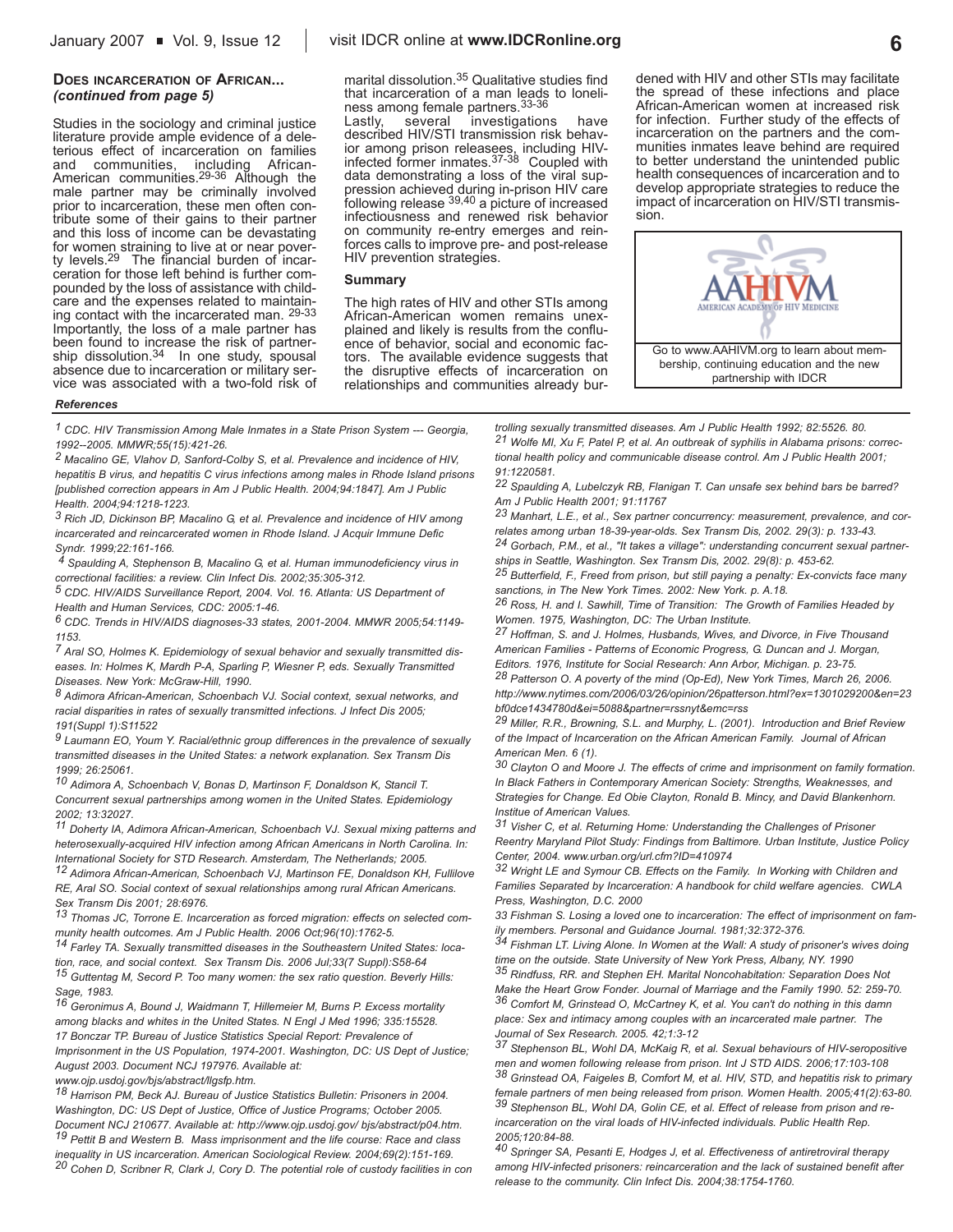## **IDCR-O-GRAM**

**Percentage of men aged 15-29 years who have sex with men reporting selected demographic and pyschosocial characteristics and testing positive for HIV and hepatitis B, by disclosure states and race/ethnicity-- six cities, United States 1994-2000 (Modified from: CDC MMWR 2003;52 81-86)**

|                                             |                   | <b>Black</b>   | Hispanic          |                | White             |                |
|---------------------------------------------|-------------------|----------------|-------------------|----------------|-------------------|----------------|
|                                             | <b>Disclosers</b> | Non-Disclosers | <b>Disclosers</b> | Non-Disclosers | <b>Disclosers</b> | Non-disclosers |
|                                             | $(n=910)$         | $(n=199)$      | $(n=1391)$        | $(n=204)$      | $(n=2237)$        | $(n=182)$      |
| <b>Characteristic</b>                       | $\%$              | $\%$           | $\%$              | $\%$           | $\%$              | $\%$           |
| <b>Sexual Identity</b>                      |                   |                |                   |                |                   |                |
| Homosexual                                  | 66                | 28             | 77                | 43             | 83                | 36             |
| Bisexual                                    | 24                | 58             | 18                | 46             | 13                | 46             |
| Heterosexual                                | $\mathbf{1}$      | 6              | <1                | 8              | $\mathbf{1}$      | 10             |
| Transgender                                 | 5                 | $\overline{2}$ | 3                 | 1              | 1                 | 1              |
| Unknown/refused                             | 3                 | $\overline{7}$ | $\mathbf{1}$      | $\overline{2}$ | $\mathbf{1}$      | $\overline{7}$ |
| <b>STD/HIV Infection</b>                    |                   |                |                   |                |                   |                |
| Previous STD (self report)                  | 21                | 27             | 18                | 15             | 21                | 16             |
| <b>HBV</b>                                  | 23                | 20             | 15                | 12             | 13                | 9              |
| <b>HIV</b>                                  | 24                | 14             | 10                | 6              | 6                 | 3              |
| <b>Previous HIV Tests</b>                   |                   |                |                   |                |                   |                |
| None                                        | 24                | 29             | 21                | 35             | 19                | 37             |
| $\geq$ 3 tests                              | 36                | 24             | 42                | 24             | 50                | 28             |
| Psychosocial                                |                   |                |                   |                |                   |                |
| Homosexual/bisexual identity not important  | 15                | 38             | 13                | 34             | 15                | 46             |
| Homosexual/bisexual friends not important   | 25                | 40             | 24                | 30             | 17                | 33             |
| Feel isolated from others                   | 16                | 27             | 18                | 31             | 16                | 32             |
| Sometimes dislike being homosexual/bisexual | 16                | 37             | 19                | 39             | 15                | 28             |
| Most people disapprove of homosexuals       | 47                | 68             | 61                | 72             | 32                | 57             |

*Disclosure was assessed by asking participants to rate how 'out' they were with others about their sex with men.*

**Percentage of men aged 15-29 years who have sex with men reporting selected demographic and pyschosocial characteristics and testing positive for HIV and hepatitis B, by disclosure states and race/ethnicity-- six cities, United States 1994-2000 (Modified from: CDC MMWR 2003;52 81-86)**

|                                                   |                   | <b>Black</b>   | Hispanic                            |           | White             |                |
|---------------------------------------------------|-------------------|----------------|-------------------------------------|-----------|-------------------|----------------|
|                                                   | <b>Disclosers</b> | Non-Disclosers | Non-Disclosers<br><b>Disclosers</b> |           | <b>Disclosers</b> | Non-disclosers |
|                                                   | $(n=910)$         | $(n=199)$      | $(n=1391)$                          | $(n=204)$ | $(n=2237)$        | $(n=182)$      |
| <b>Characteristic</b>                             | $\%$              | %              | $\%$                                | $\%$      | $\%$              | $\%$           |
| <b>Sexual Behavior with women</b>                 |                   |                |                                     |           |                   |                |
| $\geq$ 3 lifetime partners                        | 40                | 61             | 33                                  | 55        | 31                | 61             |
| $\geq$ 1 partner                                  | 15                | 44             | 11                                  | 33        | 10                | 45             |
| Main Partner                                      | 10                | 31             | 6                                   | 26        | $\overline{7}$    | 35             |
| Casual or Exchange Partner                        | 8                 | 26             | 6                                   | 18        | $\overline{7}$    | 29             |
| Unprotected vaginal/anal intercourse              | $\overline{7}$    | 23             | 5                                   | 21        | 6                 | 36             |
|                                                   |                   |                |                                     |           |                   |                |
| <b>Sexual behavior with men</b>                   |                   |                |                                     |           |                   |                |
| $\geq$ 5 lifetime partners                        | 72                | 56             | 77                                  | 54        | 83                | 49             |
| $\geq$ partners                                   | 41                | 37             | 47                                  | 35        | 52                | 35             |
| Main partner                                      | 72                | 64             | 73                                  | 59        | 74                | 51             |
| Casual partner                                    | 51                | 48             | 59                                  | 50        | 64                | 55             |
| Exchange partner                                  | 9                 | 10             | 9                                   | 11        | 6                 | 8              |
| Unprotected anal intercourse                      | 41                | 32             | 47                                  | 42        | 48                | 27             |
| Sex with men at public settings (ages 15-22 only) | 20                | 12             | 20                                  | 18        | 23                | 15             |

*Disclosure was assessed by asking participants to rate how 'out' they were with others about their sex with men.*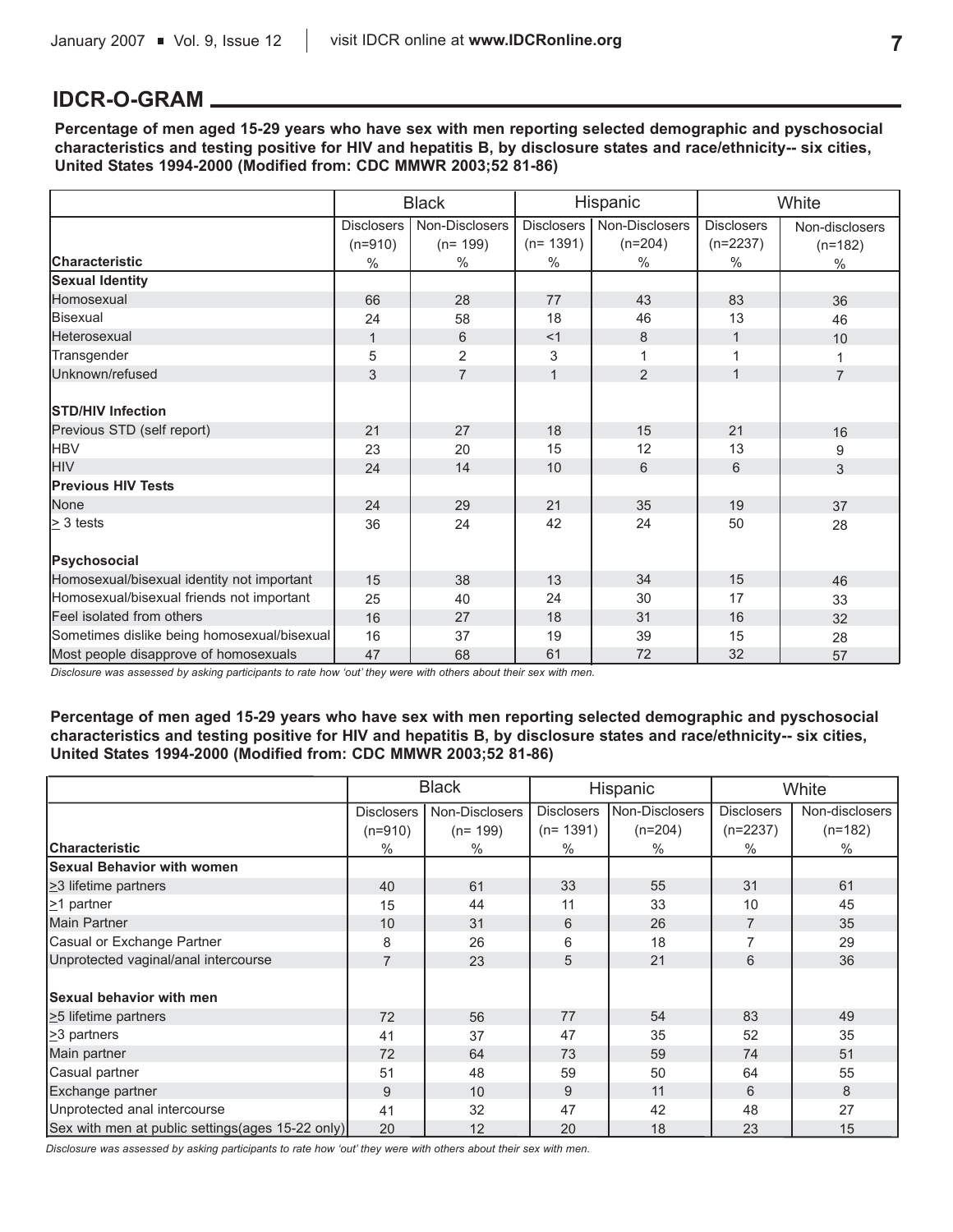## **SAVE THE DATES**

**2007 National African American MSM Leadership Conference on HIV/AIDS:** 

**"Brothers, It's Our Time"** Charlotte, NC January 25-28, 2007 Visit:www.aesmonline.com /Conference.htm

#### **The 2nd National Conference on Methamphetamine, HIV, and Hepatitis**

Salt Lake City, UT February 1-3, 2007 Visit:www.xmission.com/~uhrcmeth/re gistration.php

**2007 National Conference on African-Americans and AIDS Featuring the Rev. Jesse L. Jackson** Philadelphia, PA February 12-13, 2007 Visit:www.minority-healthcare.com

**14th Annual Ryan White National Youth Conference on HIV and AIDS** Oakland, CA February 17-19, 2007 Visit:www.napwa.org/rwnyc/index.html

**14th Conference on Retroviruses and Opportunistic Infections** Los Angeles, CA February 25-28, 2007 Visit:www.retroconference.org/2007/

#### **Interferon and Ribavirin in Hepatitis C Virus Infection: Mechanisms of Response and Non-Response** Chicago, IL March 1-3, 2007 Visit:www.aasld.org/eweb/DynamicPa ge.aspx?webcode=07\_hepatitisstc

#### **Academic and Health Policy**

**Conference on Correctional Health** Sponsored by the University of Massachusetts Medical School and UMass Correctional Health Boston, MA March 29-30, 2007 Visit:www.umassmed.edu/commedinterior.aspx?id=33110

**16th Annual HIV Conference of the Florida/Caribbean AIDS Education and Training Center** Orlando, FL March 30-31, 2007 Visit:www.faetc.org/Conference/

**IAS 2007: 4th IAS Conference on HIV Pathogenesis, Treatment and Prevention** Sydney, Australia July 22-27, 2007 Visit:www.ias2007.org/start.aspx

## **NEWS AND LITERATURE REVIEWS**

**Self-Identification as "Down Low" Among Men Who Have Sex with Men (MSM) from 12 U.S. Cities**

A group of researchers from the Centers for Disease Control and Prevention (CDC) set out to compare the racial identity, sexual identity and sexual practices of MSM who considered themselves "on the down low" (DL) with those MSM who did not. Drawing on a convenience sample of men (n=455) from12 northeastern cities, the study found that 20% of participants self-identified as DL; that is they were both aware of the term and considered it descriptive of their own situation. Overall, blacks (41%) and Hispanics (17%) were more likely than whites (4%) to self identify as DL. In regard to sexual identity, participants who did not identify as gay were more likely to describe themselves as DL. Behaviorally, DL-identified MSM were less likely to have had seven or more male sex partners in the prior 30 days, but were more likely to have had a female partner and participated in unprotected vaginal sex. High rates (68%) of both DL and non-DL men had taken part in unprotected anal sex in the last thirty days, but self-identified DL individuals were more likely to have done so with partners of unknown serostatus. Additionally, the DL-identified group was less likely to have ever been tested for HIV. While the investigators concede the limitations of the study, due largely to convenience sample eligibility and varying definitions of the term DL, they also recognize that the results highlight the need for public health programs to adopt and expand risk reduction strategies among this population.

*Self Identification as "Down Low" Among Men Who Have Sex with Men (MSM) from 12 US Cities. Wolitski, R et al. AIDS Behavior. (2006) 10:519-529.*

#### **Outcomes of Project Wall Talk: An HIV/AIDS Peer Education Program Implemented Within the Texas State Prison System**

In this study, investigators in Texas reported select results on Project Wall Talk, a community-based, peer-led HIV prevention and education program implemented in thirty six Texas State Prisons. The data demonstrates significant improvement in HIV knowledge among both the peer-educators (N=257) and students (N=2,506) following enrollment in the program. Importantly, the training was able to erase differences in HIV-related knowledge across categories of prior education and race/ethnicity from baseline to follow-up, a period of nine months. Peereducators, who received 40 hours of intensive training prior to conducting education sessions with other inmates, reported higher levels of HIV testing. Similarly, more students indicated plans to take an HIV test following receipt of peer-led education, even though fewer students reported knowing their current serostatus. At five prison facilities where Program Wall Talk was implemented, the number of HIV tests was approximately double that of five, matched comparison units in both the 12 and 18 month follow-up periods. Additionally, the authors suggest that the diffusion of the knowledge may spread well beyond the classroom and even outside the prison, with teachable moments reaching as high as 84,000 opportunities per year. While the study data is limited by an attrition bias, which may have positively selected the more able peer-educators (43.6% of baseline sample), the authors strongly assert that peer-education training represents an effective means of improving both HIV knowledge and peer education skills.

*Outcomes of Project Wall Talk: An HIV/AIDS Peer Education Program Implemented Within the Texas State Prison System. Ross, M et al. AIDS Education and Prevention, 18(6), 504-517, 2006.*

#### **HIV in Prison in Low-Income and Middle Income Countries**

While the majority of research regarding HIV prevention and transmission in prisons has occurred in highincome countries, in this review article, published in the *Lancet Infectious Diseases*, Dolan et al provide a summary of imprisonment rates, HIV prevalence, and injection drug use (IDU) in 152 low and middleincome countries. Using data from a variety of governmental and non-governmental sources, the authors found that HIV in prisons was a significant problem, especially in areas where IDU is common, such as Eastern Europe, Central Asia, and Latin America. Overall, the prevalence of HIV was greater than 10% in prisons in 18 countries, including seven in sub-Saharan Africa and at least one country in all the regions of the world except South Asia. Of the eight countries reporting HIV prevalence among IDU prisoners, seven reported HIV prevalence among this group at levels greater than 10%. Unfortunately, data collection proved to be a challenge, as researchers faced poor record keeping, language barriers, and official reluctance to release documentation. For many countries, the lack of data, especially in regard to the relationships between HIV prevalence and IDU, made the contribution of HIV in prison settings difficult to determine. In closing, the authors suggest that further data collection is urgently needed to inform future HIV prevention strategies in these countries.

An accompanying editorial makes the point that richer countries also have HIV levels among prisoners above those seen in their general populations. The U.S., France, Netherlands, Spain and Portugal all have reported HIV prevalences among prisoners substantially above their national rates. In Spain, 24% of inmates were HIV-infected in 1996; however, the prevalence was cut in half to by 2003 following the introduction of harm reduction programs.

*HIV in Prison in Low-Income and Middle-Income Countries. Dolan et al. The Lancet Infectious Diseases, (2007) 7:32-47.*

*Compiled by Ross Boyce*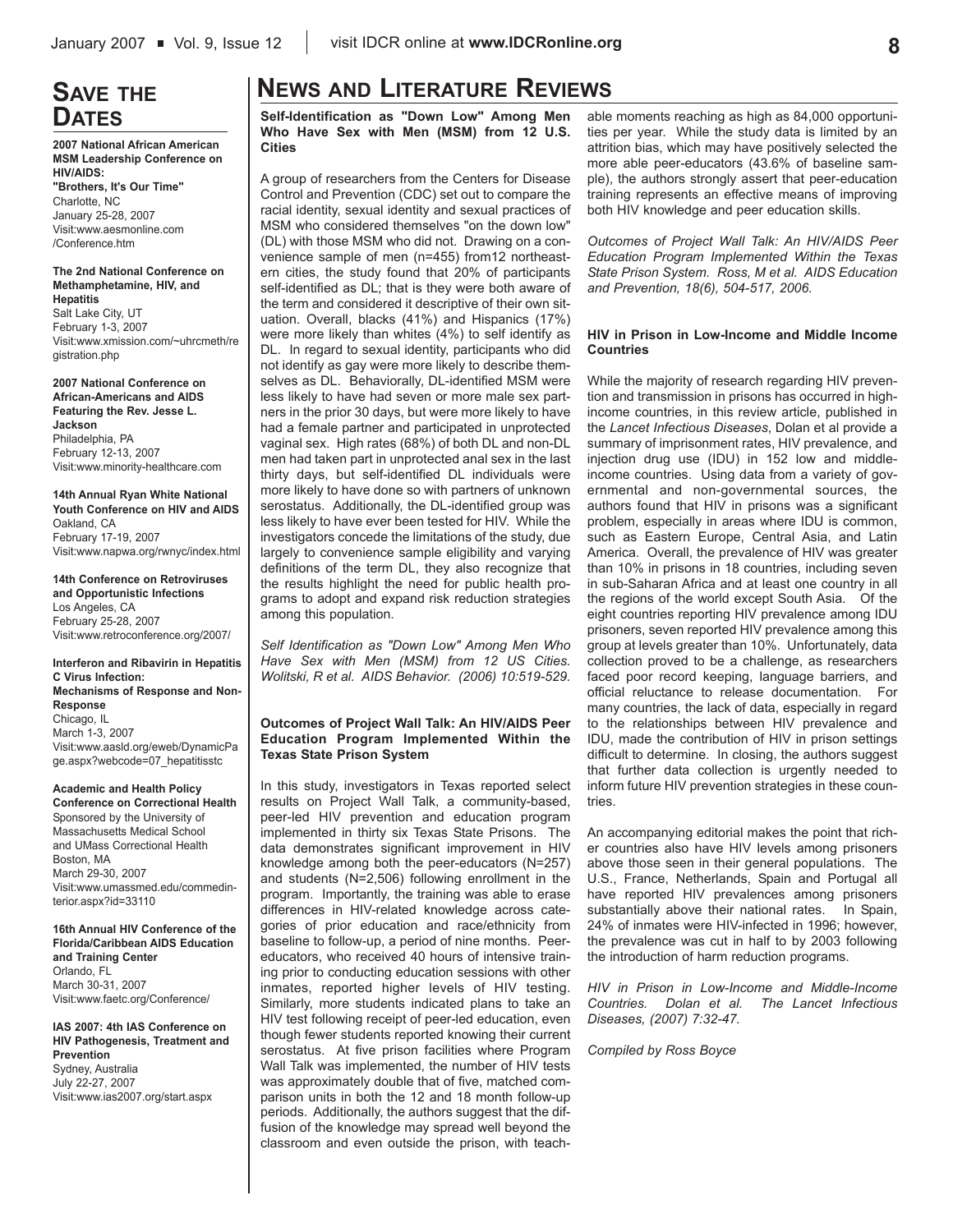## **SELF-ASSESSMENT TEST FOR CONTINUING MEDICAL EDUCATION CREDIT**

This activity has been planned and implemented in accordance with the Essential Areas and Policies of the Accreditation Council for continuing Medical Education through the joint sponsorship of Medical Education Collaborative, Inc. (MEC) and IDCR. MEC is accredited by the ACCME to provide continuing medical education for physicians.

Medical Education Collaborative designates this educational activity for a maximum of .75 AMA PRA Category 1 Credit(s)™. Physicians should only claim credit commensurate with the extent of their participation in the activity. Statements of credit will be mailed within 6 to 8 weeks following the program.

#### **Objectives:**

- The learner will be able to describe popular myths regarding the contribution of men on the down low to the spread of HIV infection.
- The learner will be able to describe the results of Project Wall Talk, a community-based, peer-led HIV prevention and education program implemented in thirty six Texas State Prisons.
- The learner will be familiar with potential effects of incarceration of men on the spread of HIV infection to African-American women.
- 1. The term 'living on the down low' is most often used to refer to: A. Bisexual men
	- B. Men who have sex with men (MSM) and women but do not inform their partners about same sex encounters
	- C. HIV-infected MSM who infect a female partner
	- D. Men who do not use condoms when having sex with other men
- 2. Each of the following are, according to the article by Hightow and Smith, myths regarding the down low EXCEPT:
	- A. All down low men are HIV positive
	- B. All black MSM are on the down low
	- C. The down low can only be applied to black men
	- D. Down low men are entirely responsible for the rising rates of HIV among black women
	- E. All of the above
- 3. According to the findings of the Young Men's Health Study, com pared with black MSM who disclosed their homosexuality, those who didn't were:
	- A. More likely to be HIV-infected than those who did
	- B. Less likely to have multiple male sexual partners
	- C. Less likely to report unprotected anal intercourse
	- D. All of the above
	- E. Only B and C

effects of incarceration on the spread of HIV within some African-American communities: Incarceration exacerbates low ratio of women to men

4. In the Spotlight, the authors describe which of the following potential

- B. Men infected with HIV during incarceration return home and infect their partners
- C. Loss of a partner to incarceration can promote sexual partner ship concurrency
- D. All of the above
- 5. AIDS continues to be a leading cause of death among African-American women (TRUE or FALSE)?

**In order to receive credit, participants must score at least a 70% on the post test and submit it along with the credit application and evaluation form to the address/fax number indicated. Statements of credit will be mailed within 6-8 weeks following the program.**

#### **Instructions:**

Signature:

- **•** Applications for Credit will be accepted until
- January 30, 2007.
- **•** Late applications will not be accepted.
- **•** Please anticipate 6-8 weeks to recieve your certificate.

Please print clearly as illegible applications will result in a delay.

| MEDICAL EDUCATION COLLABORATIVE®      |  |
|---------------------------------------|--|
|                                       |  |
| The Authority in Continuing Education |  |

|  | Please Check which credit you are requesting ACCME or Non Physicians       |  |                                                                                                                                  |  |  |  |  |
|--|----------------------------------------------------------------------------|--|----------------------------------------------------------------------------------------------------------------------------------|--|--|--|--|
|  | I certify that I participated in IDCR monograph - January 2007 Issue       |  | <b>Please Submit Completed Application to:</b>                                                                                   |  |  |  |  |
|  | Please fill in the number of actual hours that you attended this activity. |  | <b>Medical Education Collaborative</b><br>651 Corporate Circle, Suite 104, Golden CO 80401                                       |  |  |  |  |
|  |                                                                            |  |                                                                                                                                  |  |  |  |  |
|  |                                                                            |  | Phone: 303-420-3252 FAX: 303-420-3259<br>For questions regarding the accreditation of this activity, please call<br>303-420-3252 |  |  |  |  |